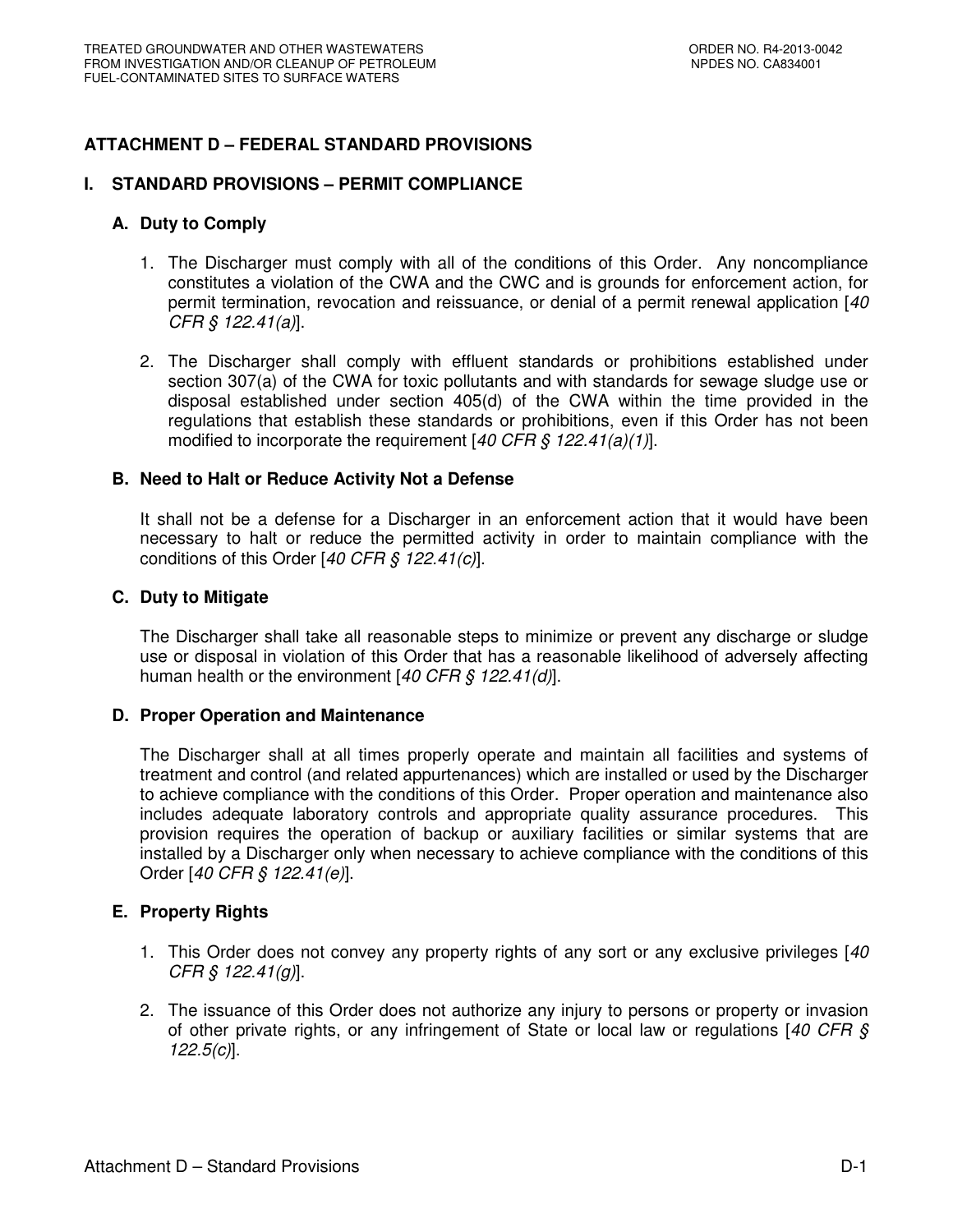# **F. Inspection and Entry**

The Discharger shall allow the Regional Water Quality Control Board (Regional Water Board), State Water Resources Control Board (State Water Board), USEPA, and/or their authorized representatives (including an authorized contractor acting as their representative), upon the presentation of credentials and other documents, as may be required by law, to  $[40 \text{ CFR } \text{S}]$ 122.41(i)] [CWC 13383(c)]:

- 1. Enter upon the Discharger's premises where a regulated facility or activity is located or conducted, or where records are kept under the conditions of this Order  $[40 \text{ CFR } \text{S}]$ 122.41(i)(1)];
- 2. Have access to and copy, at reasonable times, any records that must be kept under the conditions of this Order  $[40 \text{ CFR}$  \$  $122.41(i)(2)]$ ;
- 3. Inspect and photograph, at reasonable times, any facilities, equipment (including monitoring and control equipment), practices, or operations regulated or required under this Order [40] CFR § 122.41(i)(3)];
- 4. Sample or monitor, at reasonable times, for the purposes of assuring Order compliance or as otherwise authorized by the CWA or the CWC, any substances or parameters at any location [40 CFR § 122.41(i)(4)].

# **G. Bypass**

- 1. Definitions
	- a. "Bypass" means the intentional diversion of waste streams from any portion of a treatment facility  $[40 \text{ CFR } \frac{6}{5} \frac{122.41(m)}{1)}$ .
	- b. "Severe property damage" means substantial physical damage to property, damage to the treatment facilities, which causes them to become inoperable, or substantial and permanent loss of natural resources that can reasonably be expected to occur in the absence of a bypass. Severe property damage does not mean economic loss caused by delays in production  $[40 \text{ CFR} \text{ } \text{\textit{S}} \text{ } 122.41 \text{ } (m)(1)(ii)].$
- 2. Bypass not exceeding limitations The Discharger may allow any bypass to occur which does not cause exceedances of effluent limitations, but only if it is for essential maintenance to assure efficient operation. These bypasses are not subject to the provisions listed in Standard Provisions – Permit Compliance I.G.3 and I.G.5 below  $[40 \text{ CFR } $122.41 \text{m}$  $/2]$ .
- 3. Prohibition of bypass Bypass is prohibited, and the Regional Water Board may take enforcement action against a Discharger for bypass, unless  $[40 CFR \frac{S}{S} 122.41(m)(4)(i)]$ :
	- a. Bypass was unavoidable to prevent loss of life, personal injury, or severe property damage [40 CFR § 122.41(m)(4)(A)];
	- b. There were no feasible alternatives to the bypass, such as the use of auxiliary treatment facilities, retention of untreated wastes, or maintenance during normal periods of equipment downtime. This condition is not satisfied if adequate back-up equipment should have been installed in the exercise of reasonable engineering judgment to prevent a bypass that occurred during normal periods of equipment downtime or preventive maintenance  $[40 \text{ CFR} \text{ } \text{\textless} 122.41 \text{ } (m)(4)(B)]$ ; and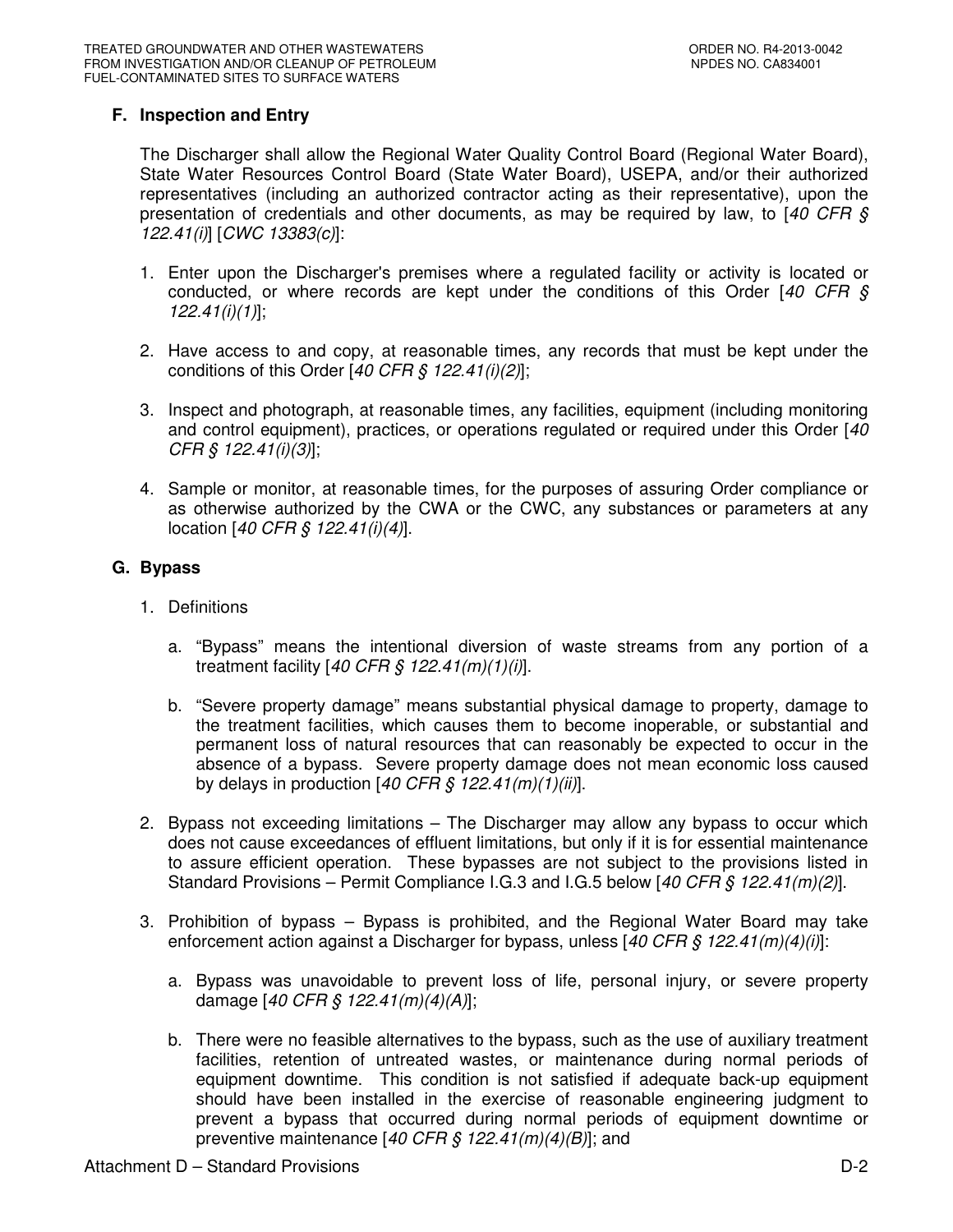- c. The Discharger submitted notice to the Regional Water Board as required under Standard Provision – Permit Compliance I.G.5 below  $[40 \text{ CFR } \frac{6}{5} \frac{122.41}{m}{4C}.]$
- 4. The Regional Water Board may approve an anticipated bypass, after considering its adverse effects, if the Regional Water Board determines that it will meet the three conditions listed in Standard Provisions – Permit Compliance I.G.3 above [40 CFR § 122.41(m)(4)(ii)].
- 5. Notice
	- a. Anticipated bypass. If the Discharger knows in advance of the need for a bypass, it shall submit a notice, if possible at least 10 days before the date of the bypass  $[40 CFR \text{ s}]$  $122.41(m)(3)(i)$ ].
	- b. Unanticipated bypass. The Discharger shall submit notice of an unanticipated bypass as required in Standard Provisions - Reporting V.E below [40 CFR § 122.41(m)(3)(ii)].

## **H. Upset**

Upset means an exceptional incident in which there is unintentional and temporary noncompliance with technology based permit effluent limitations because of factors beyond the reasonable control of the permittee. An upset does not include noncompliance to the extent caused by operational error, improperly designed treatment facilities, inadequate treatment facilities, lack of preventive maintenance, or careless or improper operation  $[40 \text{ CFR} \text{ s}]$  $122.41(n)(1)$ ].

- 1. Effect of an upset. An upset constitutes an affirmative defense to an action brought for noncompliance with such technology based permit effluent limitations if the requirements of paragraph H.2 of this section are met. No determination made during administrative review of claims that noncompliance was caused by upset, and before an action for noncompliance, is final administrative action subject to judicial review  $[40 CFR \nS 122.41(n)(2)]$ .
- 2. Conditions necessary for a demonstration of upset. A Discharger who wishes to establish the affirmative defense of upset shall demonstrate, through properly signed, contemporaneous operating logs or other relevant evidence that  $[40 CFR \, \xi \, 122.41(n)(3)]$ :
	- a. An upset occurred and that the Discharger can identify the cause(s) of the upset  $[40]$ CFR  $\S$  122.41(n)(3)(i)];
	- b. The permitted facility was, at the time, being properly operated  $[40 \text{ CFR} \text{ s}]$  $122.41(n)(3)(i)$
	- c. The Discharger submitted notice of the upset as required in Standard Provisions Reporting V.E.2.b [40 CFR § 122.41(n)(3)(iii)]; and
	- d. The Discharger complied with any remedial measures required under Standard Provisions – Permit Compliance I.C above [40 CFR § 122.41(n)(3)(iv)].
- 3. Burden of proof. In any enforcement proceeding, the Discharger seeking to establish the occurrence of an upset has the burden of proof  $[40 \text{ CFR} \text{ } \text{\textless} 122.41(n)(4)].$

# **II. STANDARD PROVISIONS – PERMIT ACTION**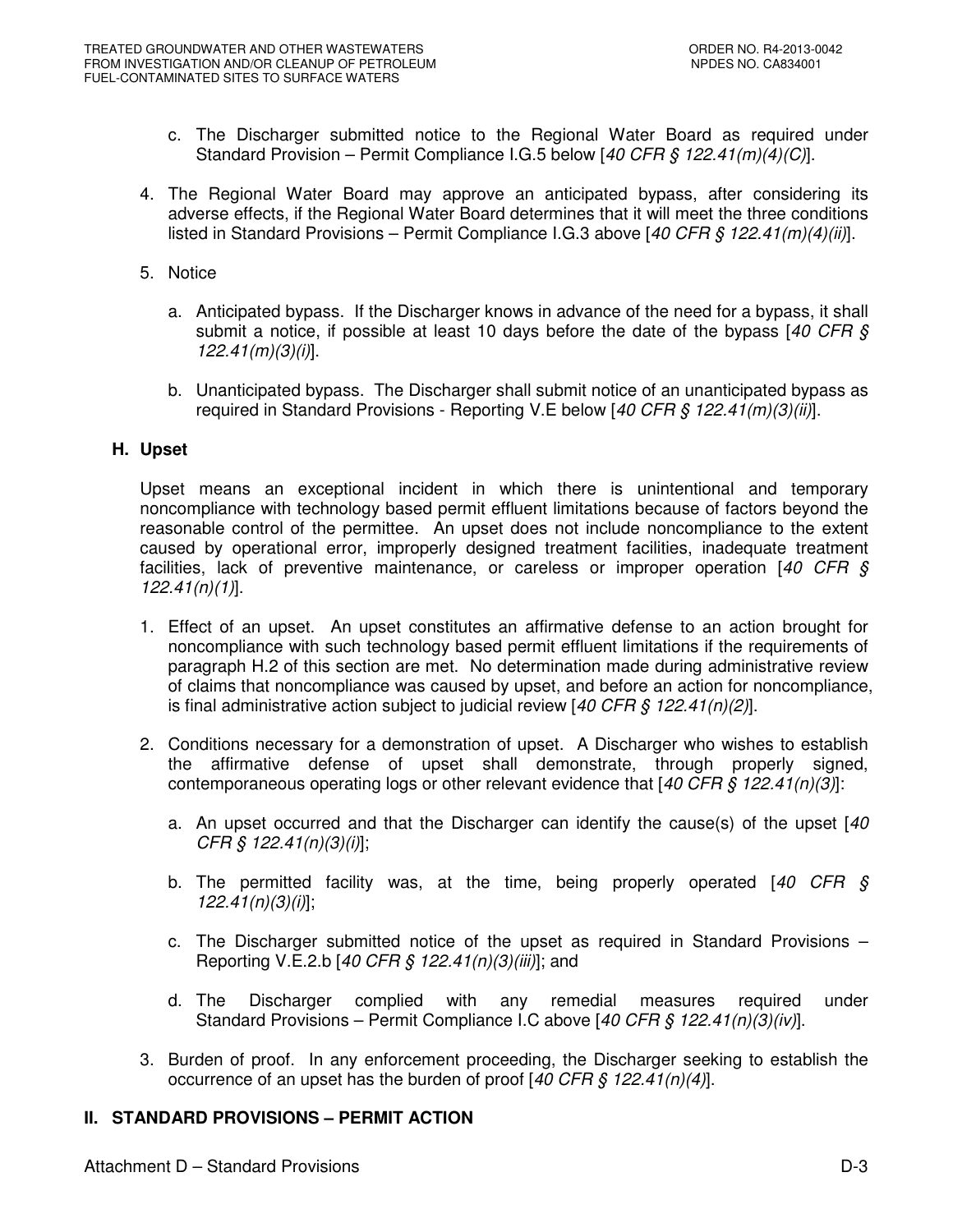# **A. General**

This Order may be modified, revoked and reissued, or terminated for cause. The filing of a request by the Discharger for modification, revocation and reissuance, or termination, or a notification of planned changes or anticipated noncompliance does not stay any Order condition [40 CFR § 122.41(f)].

## **B. Duty to Reapply**

If the Discharger wishes to continue an activity regulated by this Order after the expiration date of this Order, the Discharger must apply for and obtain a new permit  $[40 CFR \t{S} 122.41(b)].$ 

## **C. Transfers**

This Order is not transferable to any person except after notice to the Regional Water Board. The Regional Water Board may require modification or revocation and reissuance of the Order to change the name of the Discharger and incorporate such other requirements as may be necessary under the CWA and the CWC [40 CFR  $\hat{S}$  122.41(l)(3)] [40 CFR  $\hat{S}$  122.61].

## **III. STANDARD PROVISIONS – MONITORING**

- **A.** Samples and measurements taken for the purpose of monitoring shall be representative of the monitored activity  $[40 \text{ CFR } \S 122.41(j)(1)].$
- **B.** Monitoring results must be conducted according to test procedures under 40 CFR Part 136 or, in the case of sludge use or disposal, approved under 40 CFR Part 136 unless otherwise specified in 40 CFR Part 503 unless other test procedures have been specified in this Order [40] CFR § 122.41(j)(4)] [40 CFR § 122.44(i)(1)(iv)].

# **IV. STANDARD PROVISIONS – RECORDS**

**A.** Except for records of monitoring information required by this Order related to the Discharger's sewage sludge use and disposal activities, which shall be retained for a period of at least five years (or longer as required by 40 CFR Part 503), the Discharger shall retain records of all monitoring information, including all calibration and maintenance records and all original strip chart recordings for continuous monitoring instrumentation, copies of all reports required by this Order, and records of all data used to complete the application for this Order, for a period of at least three (3) years from the date of the sample, measurement, report or application. This period may be extended by request of the Regional Water Board Executive Officer at any time [40 CFR § 122.41(j)(2)].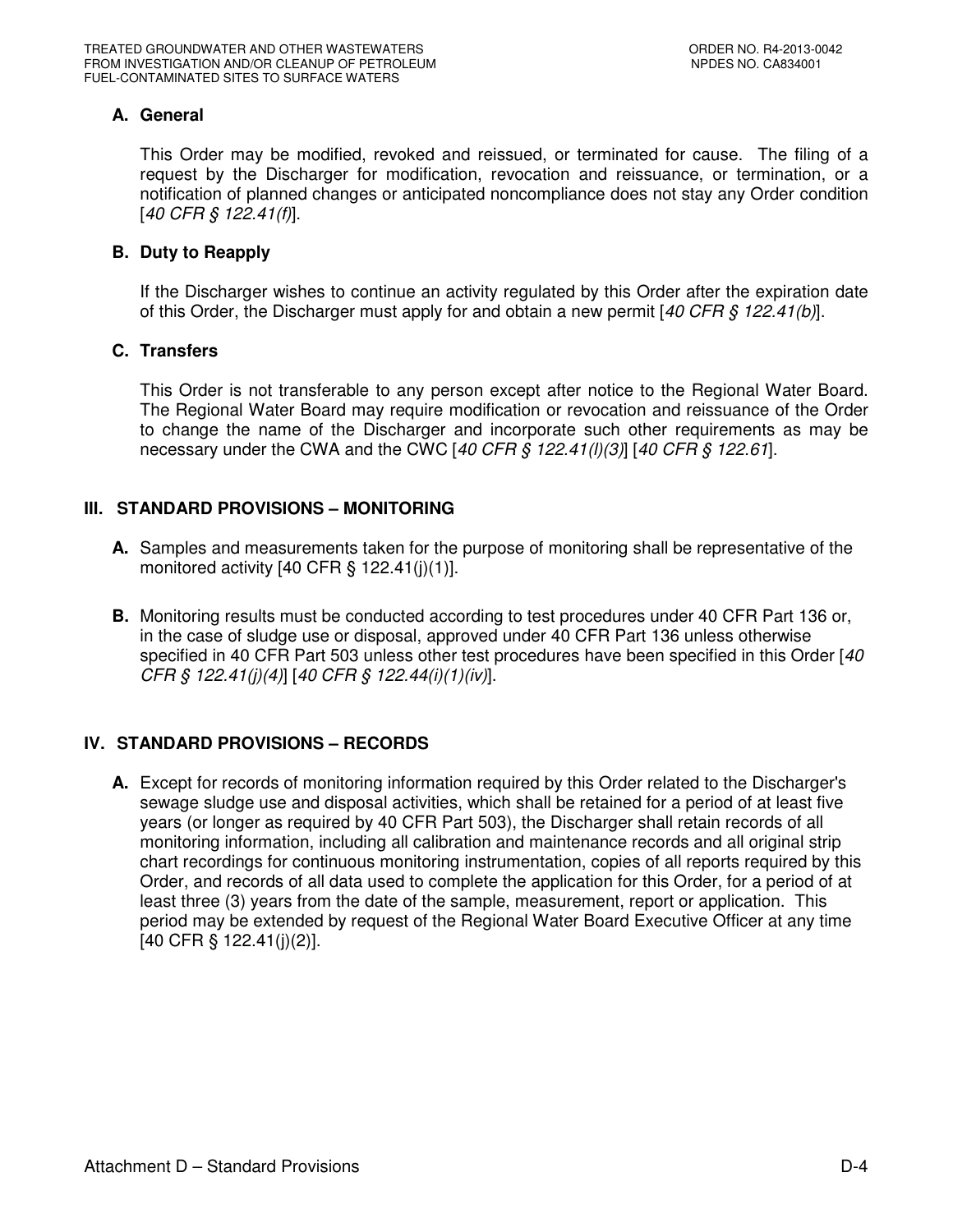## **B. Records of monitoring information shall include:**

- 1. The date, exact place, and time of sampling or measurements  $[40 CFR \frac{S}{S} 122.41(j)(3)(i)]$ ;
- 2. The individual(s) who performed the sampling or measurements  $[40 \text{ CFR } \S$  $122.41(j)(3)(ii)$ ;
- 3. The date(s) analyses were performed  $[40 \text{ CFR} \text{ } \text{\textit{S}} \text{ } 122.41 \text{ } \text{ } (i)(3)(iii)];$
- 4. The individual(s) who performed the analyses [40 CFR § 122.41(j)(3)(iv)];
- 5. The analytical techniques or methods used  $[40 \text{ CFR} \text{S} 122.41 \text{E} \text{I}](3) \text{V}$ ; and
- 6. The results of such analyses  $[40 \text{ CFR} \text{ } \text{\$ } 122.41(j)(3)(vi)].$

## **C. Claims of confidentiality for the following information will be denied [40 CFR § 122.7(b)]:**

- 1. The name and address of any permit applicant or Discharger [40 CFR § 122.7(b)(1)]; and
- 2. Permit applications and attachments, permits and effluent data [40 CFR § 122.7(b)(2)].

# **V. STANDARD PROVISIONS – REPORTING**

## **A. Duty to Provide Information**

The Discharger shall furnish to the Regional Water Board, State Water Board, or USEPA within a reasonable time, any information which the Regional Water Board, State Water Board, or USEPA may request to determine whether cause exists for modifying, revoking and reissuing, or terminating this Order or to determine compliance with this Order. Upon request, the Discharger shall also furnish to the Regional Water Board, State Water Board, or USEPA copies of records required to be kept by this Order [40 CFR § 122.41(h)] [CWC 13267].

## **B. Signatory and Certification Requirements**

- 1. All applications, reports, or information submitted to the Regional Water Board, State Water Board, and/or USEPA shall be signed and certified in accordance with paragraph  $(2.)$  and  $(3.)$  of this provision  $[40 \text{ CFR }$  § 122.41 $(k)$ ].
- 2. All permit applications shall be signed as follows:
	- a. For a corporation: By a responsible corporate officer. For the purpose of this section, a responsible corporate officer means: (i) A president, secretary, treasurer, or vicepresident of the corporation in charge of a principal business function, or any other person who performs similar policy- or decision-making functions for the corporation, or (ii) the manager of one or more manufacturing, production, or operating facilities, provided, the manager is authorized to make management decisions which govern the operation of the regulated facility including having the explicit or implicit duty of making major capital investment recommendations, and initiating and directing other comprehensive measures to assure long term environmental compliance with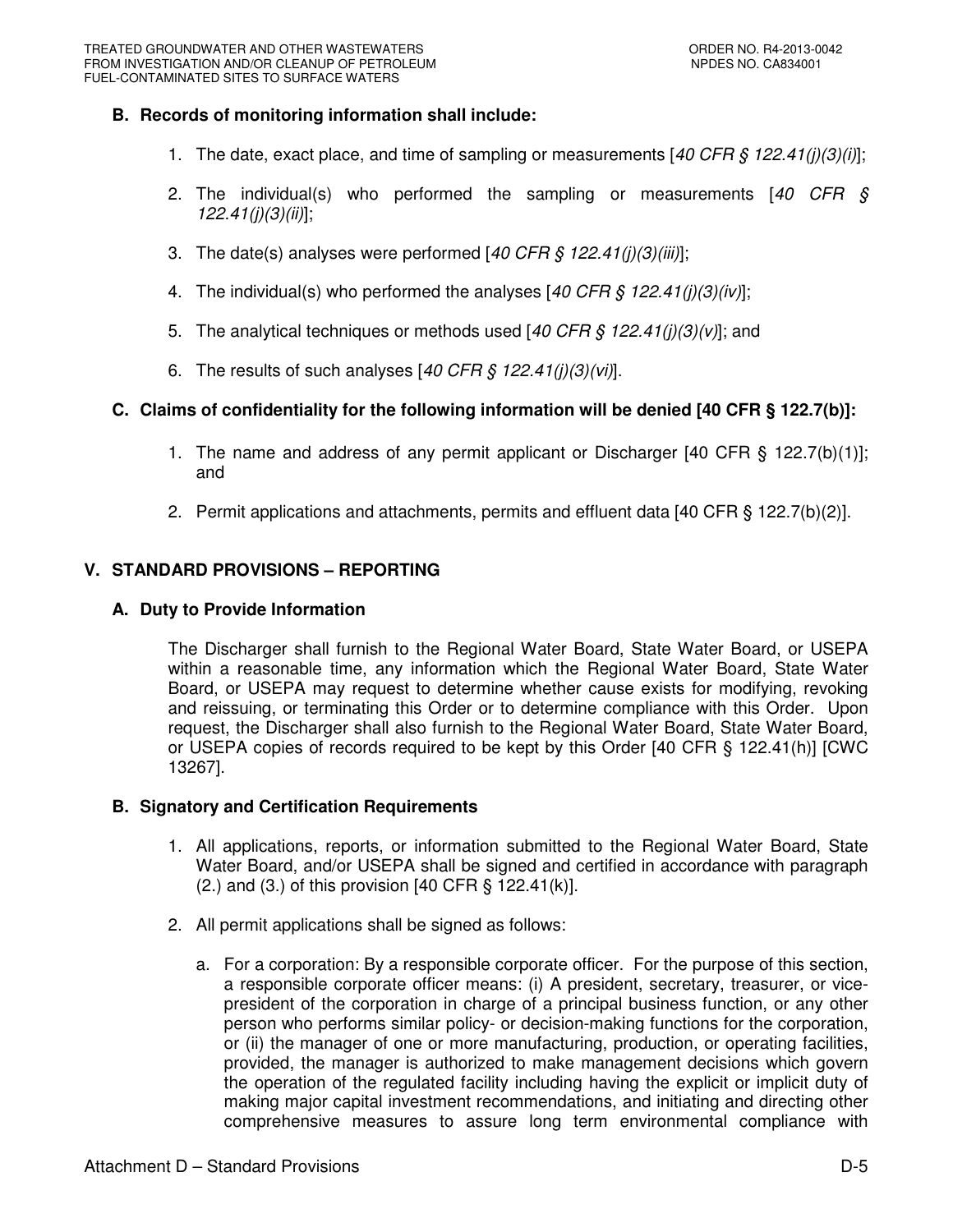environmental laws and regulations; the manager can ensure that the necessary systems are established or actions taken to gather complete and accurate information for permit application requirements; and where authority to sign documents has been assigned or delegated to the manager in accordance with corporate procedures  $[40 \text{ CFR}$  §  $122.22(a)(1)]$ ;

- b. For a partnership or sole proprietorship: by a general partner or the proprietor, respectively [40 CFR § 122.22(a)(2)]; or
- c. For a municipality, State, federal, or other public agency: by either a principal executive officer or ranking elected official. For purposes of this provision, a principal executive officer of a federal agency includes: (i) the chief executive officer of the agency, or (ii) a senior executive officer having responsibility for the overall operations of a principal geographic unit of the agency (e.g., Regional Administrators of USEPA) [40 CFR § 122.22(a)(3)].
- 3. All reports required by this Order and other information requested by the Regional Water Board, State Water Board, or USEPA shall be signed by a person described in paragraph (b) of this provision, or by a duly authorized representative of that person. A person is a duly authorized representative only if:
	- a. The authorization is made in writing by a person described in paragraph (2.) of this provision [40 CFR § 122.22(b)(1)];
	- b. The authorization specified either an individual or a position having responsibility for the overall operation of the regulated facility or activity such as the position of plant manager, operator of a well or a well field, superintendent, position of equivalent responsibility, or an individual or position having overall responsibility for environmental matters for the company (a duly authorized representative may thus be either a named individual or any individual occupying a named position) [40 CFR § 122.22(b)(2)]; and
	- c. The written authorization is submitted to the Regional Water Board, State Water Board, or USEPA [40 CFR § 122.22(b)(3)].
- 4. If an authorization under paragraph (3.) of this provision is no longer accurate because a different individual or position has responsibility for the overall operation of the Facility, a new authorization satisfying the requirements of paragraph (3.) of this provision must be submitted to the Regional Water Board, State Water Board or USEPA prior to or together with any reports, information, or applications, to be signed by an authorized representative [40 CFR § 122.22(c)].
- 5. Any person signing a document under paragraph (2.) or (3.) of this provision shall make the following certification:

"I certify under penalty of law that this document and all attachments were prepared under my direction or supervision in accordance with a system designed to assure that qualified personnel properly gather and evaluate the information submitted. Based on my inquiry of the person or persons who manage the system or those persons directly responsible for gathering the information, the information submitted is, to the best of my knowledge and belief, true, accurate, and complete. I am aware that there are significant penalties for submitting false information, including the possibility of fine and imprisonment for knowing violations"  $[40 \text{ CFR} \text{ } \text{\textless} 122.22 \text{ } \text{ } d)]$ .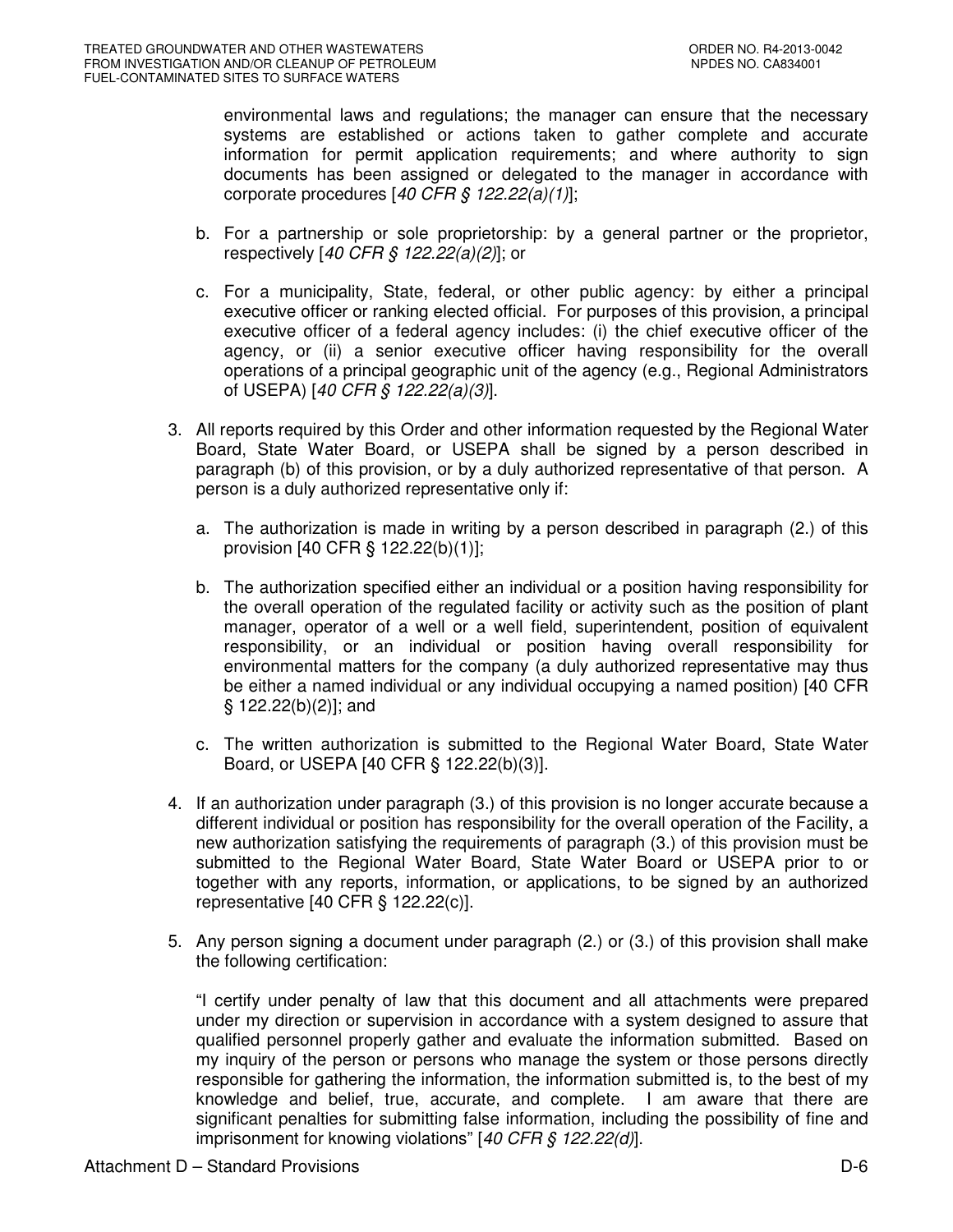# **C. Monitoring Reports**

- 1. Monitoring results shall be reported at the intervals specified in the Monitoring and Reporting Program in this Order [40 CFR § 122.41(l)(4)].
- 2. Monitoring results must be reported on a Discharge Monitoring Report (DMR) form or forms provided or specified by the Regional Water Board or State Water Board for reporting results of monitoring of sludge use or disposal practices [40 CFR § 122.41(l)(4)(i)]. The Regional Water Board and the State Water Board are developing a database compliance monitoring management system that may require the Discharger to submit the monitoring and annual summary reports electronically when it becomes fully operational.
- 3. If the Discharger monitors any pollutant more frequently than required by this Order using test procedures approved under 40 CFR Part 136 or, in the case of sludge use or disposal, approved under 40 CFR Part 136 unless otherwise specified in 40 CFR Part 503, or as specified in this Order, the results of this monitoring shall be included in the calculation and reporting of the data submitted in the DMR or sludge reporting form specified by the Regional Water Board [40 CFR § 122.41(l)(4)(ii)].
- 4. Calculations for all limitations, which require averaging of measurements, shall utilize an arithmetic mean unless otherwise specified in this Order [40 CFR § 122.41(I)(4)(iii)].

## **D. Compliance Schedules**

Reports of compliance or noncompliance with, or any progress reports on, interim and final requirements contained in any compliance schedule of this Order, shall be submitted no later than 14 days following each schedule date  $[40 CFR \S 122.41(l)(5)].$ 

# **E. Twenty-Four Hour Reporting**

- 1. The Discharger shall report any noncompliance that may endanger health or the environment. Any information shall be provided orally within 24 hours from the time the Discharger becomes aware of the circumstances. A written submission shall also be provided within five (5) days of the time the Discharger becomes aware of the circumstances. The written submission shall contain a description of the noncompliance and its cause; the period of noncompliance, including exact dates and times, and if the noncompliance has not been corrected, the anticipated time it is expected to continue; and steps taken or planned to reduce, eliminate, and prevent reoccurrence of the noncompliance  $[40 \text{ CFR } \text{S}$ 122.41(l)(6)(i)].
- 2. The following shall be included as information that must be reported within 24 hours under this paragraph  $[40 \text{ CFR} \, \text{\textsterling} \, 122.41 \, \text{(I)} \, \text{(6)} \, \text{(ii)}]$ :
	- a. Any unanticipated bypass that exceeds any effluent limitation in this Order [40 CFR  $\zeta$ 122.41(l)(6)(ii)(A)].
	- b. Any upset that exceeds any effluent limitation in this Order [40 CFR § 122.41(l)(6)(ii)(B)].
	- c. Violation of a maximum daily discharge limitation for any of the pollutants listed in this Order to be reported within 24 hours  $[40 \text{ CFR}$  \$  $122.41(I)(6)(ii)(C)].$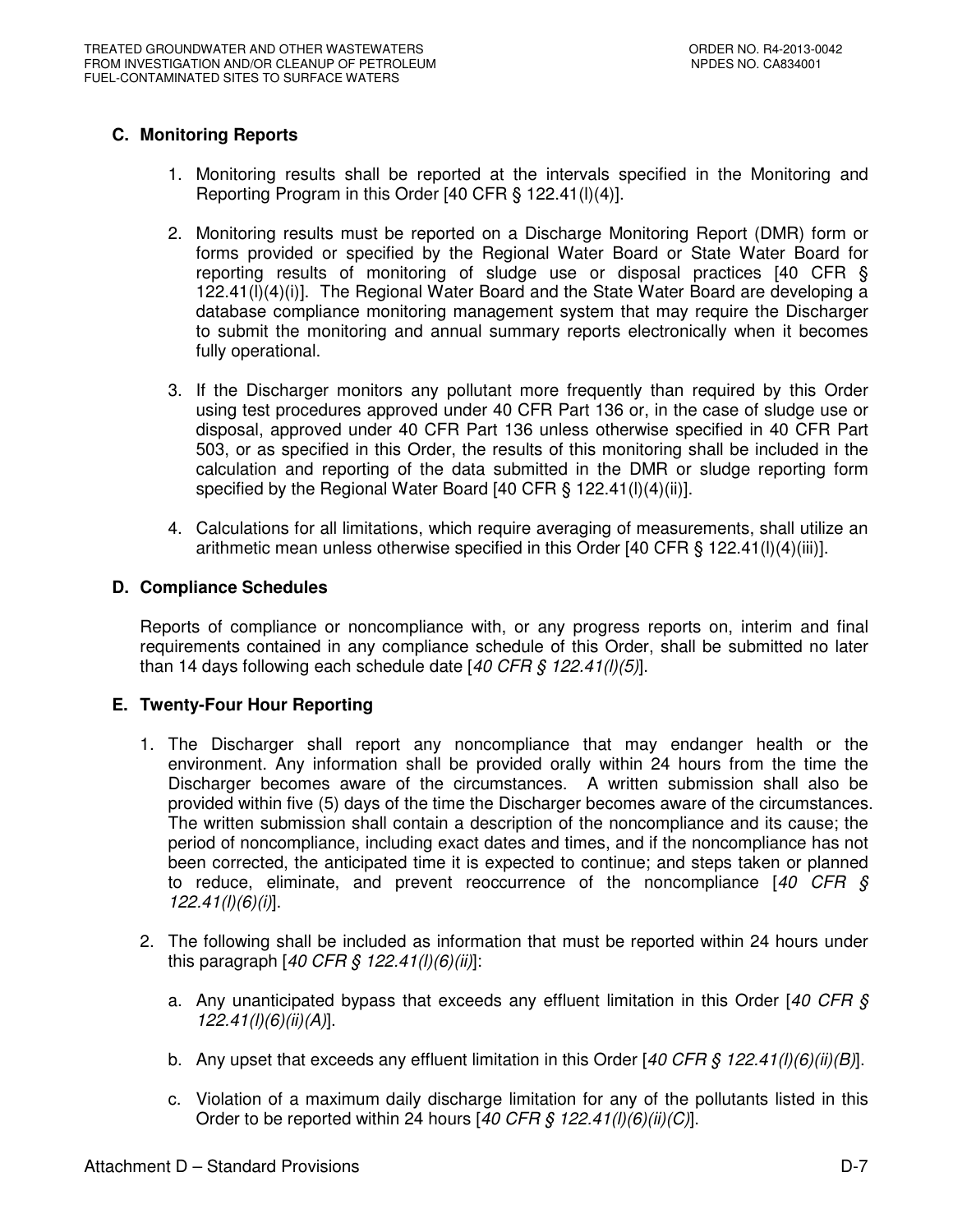3. The Regional Water Board may waive the above-required written report under this provision on a case-by-case basis if an oral report has been received within 24 hours  $[40 \text{ CFR } \text{S}]$  $122.41(l)(6)(iii)$ ].

### **F. Planned Changes**

The Discharger shall give notice to the Regional Water Board as soon as possible of any planned physical alterations or additions to the permitted facility. Notice is required under this provision only when  $[40 \text{ CFR } \frac{6}{9} \frac{122.41(l)(1)}{l}$ :

- 1. The alteration or addition to a permitted facility may meet one of the criteria for determining whether a facility is a new source in 40 CFR  $\S$  122.29(b) [40 CFR  $\S$  122.41(l)(1)(i)]; or
- 2. The alteration or addition could significantly change the nature or increase the quantity of pollutants discharged. This notification applies to pollutants which are subject neither to effluent limitations in this Order nor to notification requirements under 40 CFR Part 122.42(a)(1) (see Additional Provisions—Notification Levels VII.A.1) [40 CFR § 122.41(l)(1)(ii)].
- 3. The alteration or addition results in a significant change in the Discharger's sludge use or disposal practices, and such alteration, addition, or change may justify the application of permit conditions that are different from or absent in the existing permit, including notification of additional use or disposal sites not reported during the permit application process or not reported pursuant to an approved land application plan [40 CFR § 122.41(l)(1)(iii)].

#### **G. Anticipated Noncompliance**

The Discharger shall give advance notice to the Regional Water Board or State Water Board of any planned changes in the permitted facility or activity that may result in noncompliance with General Order requirements [40 CFR § 122.41(l)(2)].

### **H. Other Noncompliance**

The Discharger shall report all instances of noncompliance not reported under Standard Provisions – Reporting E.3, E.4, and E.5 at the time monitoring reports are submitted. The reports shall contain the information listed in Standard Provision – Reporting V.E [40 CFR  $\hat{S}$ 122.41(l)(7)].

### **I. Other Information**

When the Discharger becomes aware that it failed to submit any relevant facts in a permit application, or submitted incorrect information in a permit application or in any report to the Regional Water Board, State Water Board, or USEPA, the Discharger shall promptly submit such facts or information  $[40 \text{ CFR } \frac{6}{9} \frac{122.41(l)(8)}{l}].$ 

### **VI. STANDARD PROVISIONS – ENFORCEMENT**

A. The CWA provides that any person who violates section 301, 302, 306, 307, 308, 318 or 405 of the Act, or any permit condition or limitation implementing any such sections in a permit issued under section 402, or any requirement imposed in a pretreatment program approved under sections  $402(a)(3)$  or  $402(b)(8)$  of the Act, is subject to a civil penalty not to exceed \$25,000 per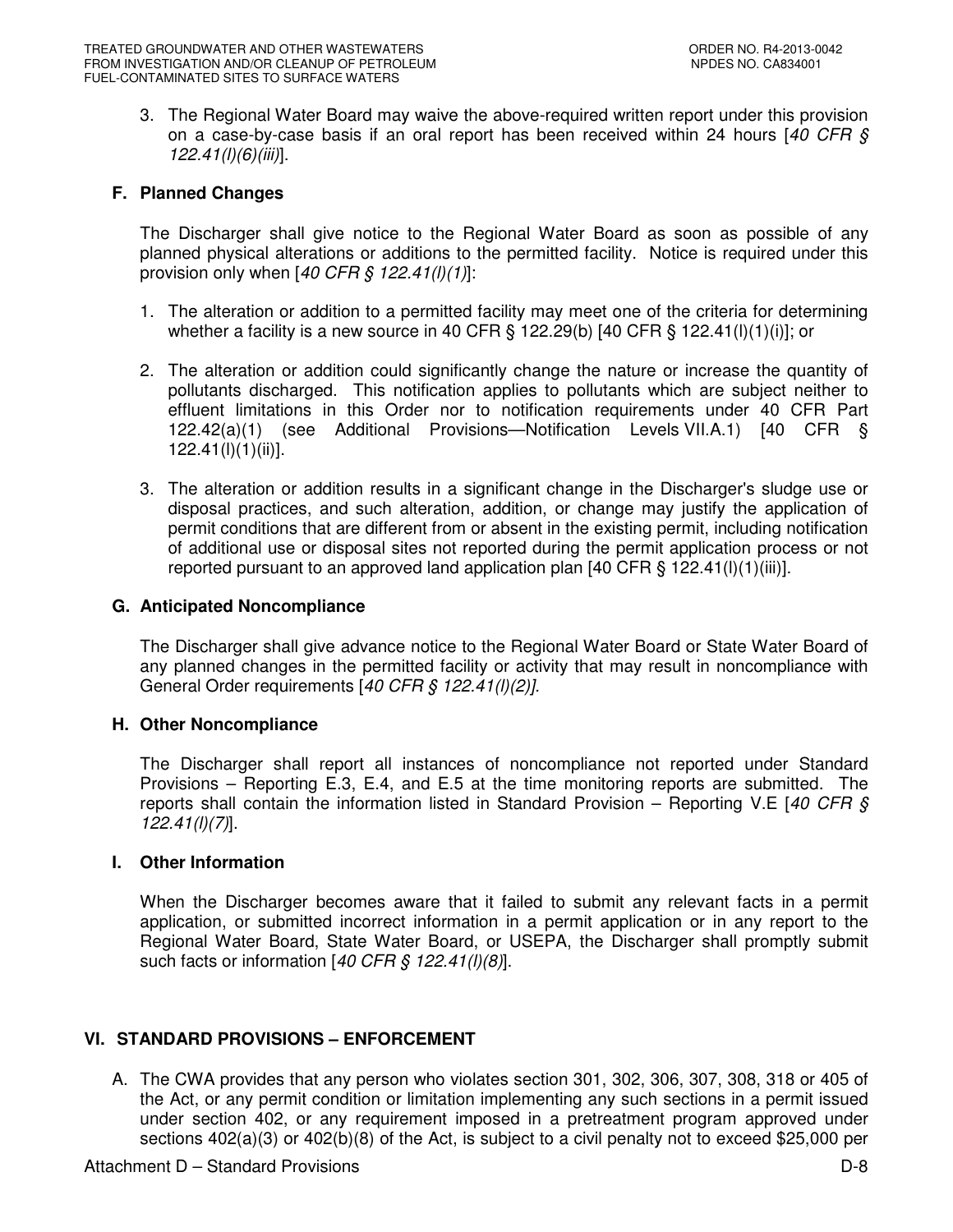day for each violation. The CWA provides that any person who negligently violates sections 301, 302, 306, 307, 308, 318, or 405 of the Act, or any condition or limitation implementing any of such sections in a permit issued under section 402 of the Act, or any requirement imposed in a pretreatment program approved under section 402(a)(3) or 402(b)(8) of the Act, is subject to criminal penalties of \$2,500 to \$25,000 per day of violation, or imprisonment of not more than one (1) year, or both. In the case of a second or subsequent conviction for a negligent violation, a person shall be subject to criminal penalties of not more than \$50,000 per day of violation, or by imprisonment of not more than two (2) years, or both. Any person who knowingly violates such sections, or such conditions or limitations is subject to criminal penalties of \$5,000 to \$50,000 per day of violation, or imprisonment for not more than three (3) years, or both. In the case of a second or subsequent conviction for a knowing violation, a person shall be subject to criminal penalties of not more than \$100,000 per day of violation, or imprisonment of not more than six (6) years, or both. Any person who knowingly violates section 301, 302, 303, 306, 307, 308, 318 or 405 of the Act, or any permit condition or limitation implementing any of such sections in a permit issued under section 402 of the Act, and who knows at that time that he thereby places another person in imminent danger of death or serious bodily injury, shall, upon conviction, be subject to a fine of not more than \$250,000 or imprisonment of not more than 15 years, or both. In the case of a second or subsequent conviction for a knowing endangerment violation, a person shall be subject to a fine of not more than \$500,000 or by imprisonment of not more than 30 years, or both. An organization, as defined in section 309(c)(3)(B)(iii) of the CWA, shall, upon conviction of violating the imminent danger provision, be subject to a fine of not more than \$1,000,000 and can be fined up to \$2,000,000 for second or subsequent convictions [40 CFR § 122.41(a)(2)] [CWC 13385 and 13387].

- B. Any person may be assessed an administrative penalty by the Regional Water Board for violating section 301, 302, 306, 307, 308, 318 or 405 of this Act, or any permit condition or limitation implementing any of such sections in a permit issued under section 402 of this Act. Administrative penalties for Class I violations are not to exceed \$10,000 per violation, with the maximum amount of any Class I penalty assessed not to exceed \$25,000. Penalties for Class II violations are not to exceed \$10,000 per day for each day during which the violation continues, with the maximum amount of any Class II penalty not to exceed \$125,000 [40 CFR § 122.41(a)(3)].
- C. The CWA provides that any person who falsifies, tampers with, or knowingly renders inaccurate any monitoring device or method required to be maintained under this permit shall, upon conviction, be punished by a fine of not more than \$10,000, or by imprisonment for not more than 2 years, or both. If a conviction of a person is for a violation committed after a first conviction of such person under this paragraph, punishment is a fine of not more than \$20,000 per day of violation, or by imprisonment of not more than 4 years, or both [40 CFR § 122.41(j)(5)].
- D. The CWA provides that any person who knowingly makes any false statement, representation, or certification in any record or other document submitted or required to be maintained under this Order, including monitoring reports or reports of compliance or noncompliance shall, upon conviction, be punished by a fine of not more than \$10,000 per violation, or by imprisonment for not more than six months per violation, or by both  $[40 \text{ CFR } \S 122.41(k)(2)].$

# **VII. ADDITIONAL PROVISIONS – NOTIFICATION LEVELS**

# **A. Non-Municipal Facilities**